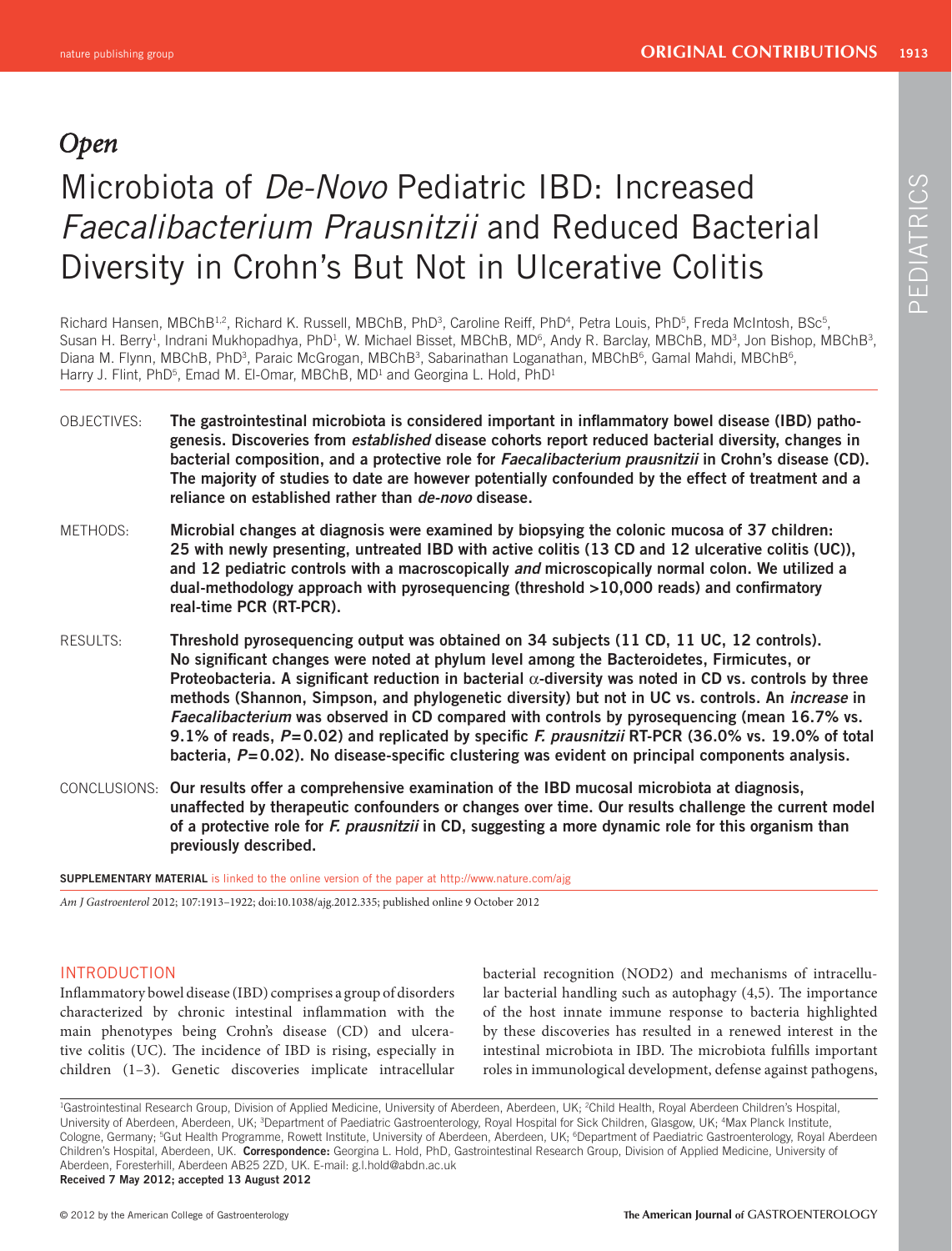production of exogenous enzymes, and salvage of dietary energy ( 6,7 ). Studies on the microbiota of IBD have revealed changes in its composition, which are now part of the disease pathogenesis paradigm. These include an increase in bacterial numbers, a reduction in bacterial diversity, increases in the phyla Proteobacteria and Bacteroidetes, and a reduction in Firmicutes (8-11). The published evidence to date has relied on largely opportunistic studies of patients with established disease, providing a microbial snapshot of the chronic disease state at various time points after diagnosis. A significant limitation of this approach however is that the major confounders of active treatment and disease chronicity make it impossible to interpret events following on from disease initiation (12). The interrogation of the fecal microbiota in many studies also introduces a difficulty, as the mucosal and fecal bacterial ecosystems are recognized as being distinct in health, but with little known in disease states (13,14).

Pediatric IBD offers an opportunity to explore these problems, since children are relatively free of additional significant comorbidities and are generally treatment naïve at IBD diagnosis. For these reasons, we set up the "Bacteria in Inflammatory bowel disease in Scottish Children Undergoing Investigation before Treatment" (BISCUIT) study.

## **METHODS**

#### **Patient recruitment, biopsy collection, and processing**

 Patients were recruited to the BISCUIT study from routine colonoscopy lists in each of three pediatric centers (Royal Aberdeen Children's Hospital, Aberdeen; Royal Hospital for Sick Children, Glasgow; and Ninewells Hospital, Dundee). An initial approach with study information was made either by post in advance of admission or on the day of admission, a minimum of 12 h in advance of the procedure. Patients under investigation in the pediatric centers were approached if the attending clinician deemed it possible that they would be found to have either IBD or a normal colon at colonoscopy. Patients were excluded if they had received systemic antibiotics or steroids in the 3 months before their colonoscopy or immunosuppression at any time, or if they had a previous diagnosis of IBD. All patients were investigated as per the Porto criteria, then diagnosed and phenotyped with reference to standard criteria (15-18).

 Over 3 years the study recruited 100 children undergoing colonoscopy throughout Scotland in two categories, those with likely IBD, at first presentation, with macroscopic colonic inflammation  $(n=45)$ and those undergoing colonoscopy who subsequently had a normal colon macroscopically ( $n = 55$ ). The final IBD cohort comprised 44 confirmed IBD subjects (29 CD, 13 UC, and 2 IBD, type unclassified). The remaining "likely IBD" (inflamed colon) subject had mild, non-specific chronic inflammation in their distal colon on histopathology. This was insufficient to warrant a formal IBD diagnosis.

 Biopsies were taken from a single site, from the distal colon in controls (rectum/sigmoid), or from the most distal inflamed site in IBD. In all, 2-3 biopsies were collected using standard endoscopic forceps. Biopsies were collected into a sterile 1.5 ml Eppendorf container and placed immediately onto ice before transfer to −80 °C storage.

To explore bacterial diversity, 37 subjects were identified for further analysis (Table 1; Supplementary Table 1). Twelve UC were included, all with distal colonic inflammation. Thirteen CD patients were identified with granulomatous change in their biopsy set, firmly supportive of their diagnosis, and distal colonic inflammation in keeping with CD (and hence distal colonic biopsies) to match colonic site with the control and UC cohorts. Twelve controls were selected as most representative of "normal," having both a macroscopically *and* a microscopically normal colon, matched as closely as possible for age and sex to the IBD groups. None of the controls have gone on to develop IBD with a mean time since endoscopy of 23 months (minimum 7 months).

 DNA extraction of mucosal biopsies was performed using the commercially available Qiagen QIAamp Mini kit (Qiagen, Crawley, UK) with minor modifications (19). A test PCR was performed as described previously with biopsy DNA utilizing primers universal for bacteria to confirm the suitability of the DNA for further analysis (20).

 Ethical approval was granted by North of Scotland Research Ethics Service (09/S0802/24) on behalf of all participating centers and written informed consent was obtained from the parents of all subjects. Informed assent was also obtained from older children who were deemed capable of understanding the nature of the study.

This study is publicly registered on the United Kingdom Clinical Research Network Portfolio (9633).

#### **Preparation of samples for pyrosequencing**

Biopsy DNA was quantified by Nanodrop mass spectrophotometry before dilution to 25 ng/μl. Initial PCR amplification was undertaken with FastStart High Fidelity PCR reagents (Roche, Penzberg, Germany) utilizing a per-reaction mix of 50 ng of DNA template,  $10\times$  FastStart High Fidelity Reaction Buffer with 90 nM MgCl<sub>2</sub>, 10 nM dNTPs, 10 pM Fusion Primer A, 10 pM Fusion Primer B, 5 U FastStart High Fidelity Enzyme Blend. The 16S rDNA primers were taken from Dethlefsen et al. (21); however, we utilized the 338f partnered with 1064r, spanning the V3 – V6 region of the 16S rRNA gene and providing a ~ 726-bp product. For the forward primer, two multiplex identifiers (MID1 and MID2) were used to allow multiplexing of paired samples during sequencing. No identifier was added to the reverse primer. Hence, the  $\sim$ 726-bp PCR product was flanked by a 40-bp fusion primer/multiplex identifier sequence at the forward end and a 30-bp fusion primer at the reverse end therefore resulting in a  $\sim$  796-bp sequence. The final primers were A-338f1 5'-CCATCTCATCCCTGCGTGTCTCCGACTC **AG** ACGAGTGCGT ACTCCTACGGGAGGCAGCAG-3 ′ ; A-338f2 5 ′ - **CCATCTCATCCCTGCGTGTCTCCGACTCAG** ACGCTCG ACA ACTCCTACGGGAGGCAGCAG-3 ′ and B-1064r 5 ′ - **CCTAT** CCCCTGTGTGCCTTGGCAGTCTCAGCGACARCCATG CASCACCT-3' (page-purified primers by Sigma-Aldrich, Gillingham, UK) with the bold sections corresponding to fusion primers, the underlined sections multiplex identifiers, and the standard text to the 16S primers.

PCR cycling conditions were taken from the modified conditions of Dethlefsen and were briefly as follows: 3 min at 94 °C; 30 cycles of 30 s at 94 °C, 45 s at 55 °C, 60 s at 72 °C; 2 min at 72 °C (21). After confirmation of successful PCR amplification, products were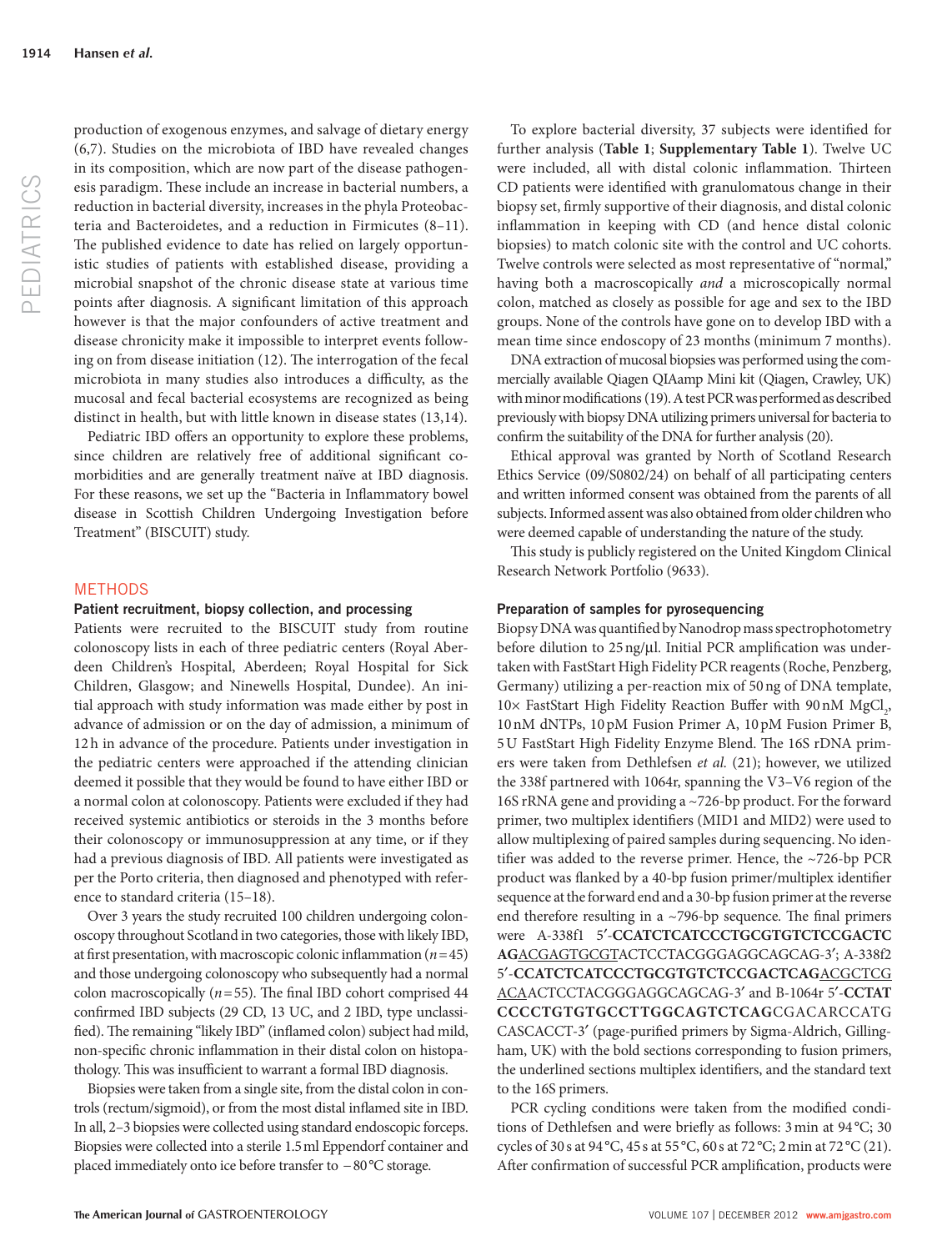| Original cohort                 | Controls $(n=12)$<br><b>Median (Min to</b><br>Max) | Crohn's $(n=13)$<br><b>Median (Min to</b><br>Max) | $UC (n=12)$<br>Median (Min to<br>Max)        | All $(n=37)$<br>Median (Min to<br>Max)        | Statistical comparison (Mann-Whitney U test unless<br>indicated) |                   |                   |  |
|---------------------------------|----------------------------------------------------|---------------------------------------------------|----------------------------------------------|-----------------------------------------------|------------------------------------------------------------------|-------------------|-------------------|--|
|                                 |                                                    |                                                   |                                              |                                               | Control vs. Crohn's                                              | Control vs. UC    | Crohn's vs. UC    |  |
| Age                             | 11.4 (6.3 to 15.3)                                 | 12.2 (8.0 to 16.3)                                | 13.0 (8.5 to 15.8)                           | 12.2 (6.3 to 16.3)                            | 0.140                                                            | 0.424             | 0.533             |  |
| Male:female                     | 8:4                                                | 10:3                                              | 9:3                                          | 27:10                                         | 0.673a                                                           | 1.00 <sup>a</sup> | 1.00 <sup>a</sup> |  |
| Height Z-score                  | $0.1$ ( $-0.4$ to $2.1$ )                          | $-0.7$ ( $-2.5$ to 1.9)                           | $0.3(-1.7 \text{ to } 2.8)$                  | $0.1$ ( $-2.5$ to $2.8$ )                     | 0.176                                                            | 0.902             | 0.279             |  |
| Weight Z-score                  | $1.1 (-0.7 to 2.3)$                                | $-1.1$ ( $-2.5$ to 2.6)                           | $0.0$ ( $-1.6$ to $1.8$ )                    | $0.1$ ( $-2.5$ to $2.6$ )                     | 0.023                                                            | 0.049             | 0.140             |  |
| <b>BMI Z-score</b>              | $1.1 (-0.7 to 2.2)$                                | $-0.9$ ( $-3.7$ to 2.8)                           | $-0.1$ ( $-2.2$ to 1.7)                      | $0.3$ ( $-3.7$ to $2.8$ )                     | 0.007                                                            | 0.031             | 0.622             |  |
| Symptom<br>duration<br>(months) | 12(0 <sup>b</sup> to 36)                           | $6(1.5 \text{ to } 21)$                           | $4.5(0.5 \text{ to } 36)$                    | 7 (0 to 36)                                   | 0.044                                                            | 0.060             | 0.429             |  |
| <b>Final cohort</b>             | Controls $(n=12)$<br><b>Median (Min to</b><br>Max) | Crohn's $(n=11)$<br><b>Median (Min to</b><br>Max) | $UC (n=11)$<br><b>Median (Min to</b><br>Max) | All $(n=34)$<br><b>Median (Min to</b><br>Max) | Control vs. Crohn's                                              | Control vs. UC    | Crohn's vs. UC    |  |
| Age                             | 11.4 (6.3 to 15.3)                                 | 14.2 (8.0 to 16.3)                                | 13.0 (8.5 to 15.8)                           | 13.0 (6.3 to 16.3)                            | 0.192                                                            | 0.525             | 0.550             |  |
| Male:female                     | 8:4                                                | 8:3                                               | 8:3                                          | 24:10                                         | 1.00 <sup>a</sup>                                                | 1.00 <sup>a</sup> | 1.00 <sup>a</sup> |  |
| Height Z-score                  | $0.1$ ( $-0.4$ to $2.1$ )                          | $-0.7$ ( $-2.5$ to 1.9)                           | $0.5$ ( $-1.7$ to 2.8)                       | $0.1$ ( $-2.5$ to $2.8$ )                     | 0.073                                                            | 0.644             | 0.301             |  |
| Weight Z-score                  | $1.1 (-0.7 to 2.3)$                                | $-1.2$ ( $-2.5$ to 2.6)                           | $0.1$ ( $-1.6$ to $1.8$ )                    | $0.2$ ( $-2.5$ to $2.6$ )                     | 0.011                                                            | 0.033             | 0.128             |  |
| <b>BMI Z-score</b>              | $1.1$ (-0.7 to 2.2)                                | $-1.0$ ( $-3.7$ to 2.8)                           | $-0.6$ ( $-2.2$ to 1.7)                      | $0.2$ ( $-3.7$ to 2.8)                        | 0.004                                                            | 0.033             | 0.550             |  |
| Symptom<br>duration<br>(months) | $12(0b$ to 36)                                     | 6 (3 to 21)                                       | $5(0.5 \text{ to } 36)$                      | 7 (0 to 36)                                   | 0.064                                                            | 0.089             | 0.449             |  |

#### Table 1. Statistical comparisons of study group demographics of original and final cohort

BMI, body mass index; UC, ulcerative colitis.

P<0.05 indicated by bold font.

a Fisher's exact test.

b Single asymptomatic patient undergoing colonoscopy for genetic risk of familial adenomatous polyposis coli. Next shortest symptom duration is 5 months.

purified as per the recommended Agencourt AMPure (Beckman Coulter, Beverly, MA) purification method for 454 sequencing and sequenced on Roche 454 Titanium (454 Life Sciences, Branford, CT) by NewGene (Newcastle, UK).

## **Real-time PCR**

 Quantitative real-time PCR (RT-PCR) was performed as described previously (22). Briefly, standard curves consisted of 10-fold dilution series of amplified bacterial 16S rRNA genes from reference strains. Samples were amplified with universal primers against total bacteria and specific primers against *Bacteroidetes*, Firmicutes clostridial cluster IV, Firmicutes clostridial cluster XIVa, *Enterobacteriaceae* and *Faecalibacterium prausnitzii* ( **Table 2** ).

## **Supplementary methods**

**Supplementary Methods** contain additional detail on RT-PCR methodology, bioinformatic analysis of pyrosequencing data, and statistical analyses.

## **RESULTS**

 Pyrosequencing generated >1 million individual sequencing reads in total with a mean yield of 21,691 reads per subject after bioinformatic processing but before rarefaction ( **Supple**mentary Table 2). Of the 37 subjects in the study, 2 did not meet the 10,000 read threshold and were excluded, 1 UC whose bacterial DNA amplified poorly and failed quality control for pyrosequencing and 1 CD who was sequenced as all other subjects, but who only yielded 739 reads. In all, 1 further subject (CD) was sequenced and rarefied alongside the final 34, but 99.9% of their 11,000 reads were unmatched at phylum level. Thus, 34 subjects were ultimately represented by 11,000 rarefied reads after bioinformatic processing, allowing subjectto-subject comparison. The only resultant demographic change was a loss of significance in symptom duration between CD and controls ( **Table 1** ).

In all, 1 UC subject amplified poorly by RT-PCR despite successful pyrosequencing of their sample yielding 24,240 reads. A further attempt at RT-PCR with 50 ng DNA template was also unsuccessful; therefore, this subject was not included in RT-PCR correlations ( $n=33$ ) but *was* included in pyrosequencing analyses  $(n=34)$ . Pyrosequencing findings correlated with RT-PCR results to a 0.01 significance level (Pearson coefficients: Bacteroidetes 0.624  $(n=33)$ , Firmicutes 0.571  $(n=33)$ , Proteobacteria 0.891 ( $n = 20$ , restricted to those where Proteobacteria were above RT-PCR detection threshold)).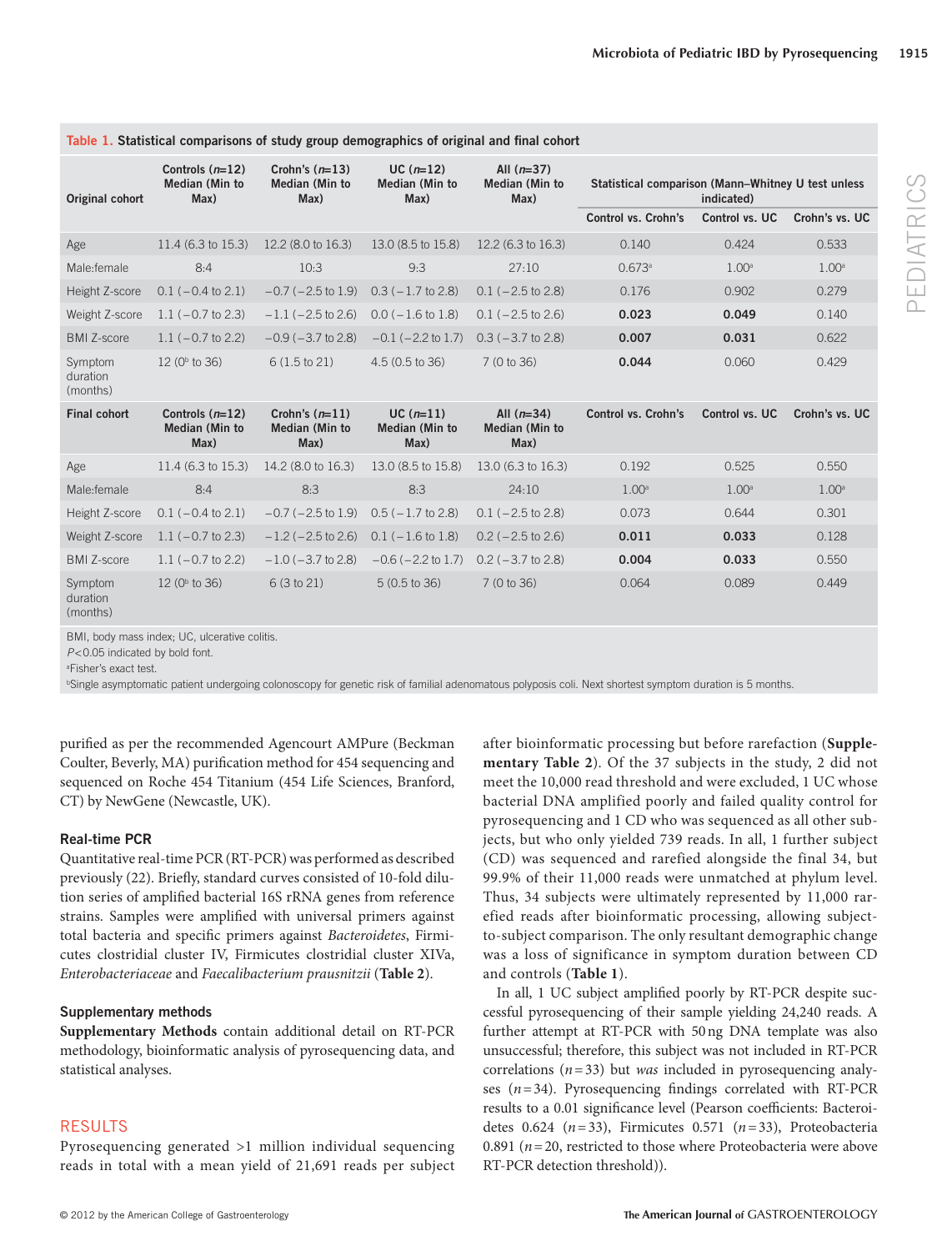Bacterial diversity was significantly reduced in CD when compared with controls by three distinct indices (Shannon, Simpson, and Phylogenetic Diversity). No significant difference in bacterial diversity was noted between UC and controls by any of the five indices tested ( **Table 3** ).

 Phylum-level diversity comparisons revealed no statistically significant differences for the three prevalent bacterial phyla of Bacteroidetes, Firmicutes, and Proteobacteria ( $P = 0.142 - 0.850$ , ANOVA; **Figure 1a-c**; **Table 4**) and a significant result only in the numerically small phylum Actinobacteria between CD and controls (Table 4). Individual subject phylum-level diversity

| Table 2. Real-time PCR primers used in this study                                 |                                  |                                             |                                       |  |  |  |  |
|-----------------------------------------------------------------------------------|----------------------------------|---------------------------------------------|---------------------------------------|--|--|--|--|
| Target group                                                                      | <b>Primer name</b>               | <b>Primer sequence</b>                      | Reference                             |  |  |  |  |
| All bacteria                                                                      | UniF                             | GTGSTGCAYGGY<br><b>YGTCGTCA</b>             | Ramirez-Farias<br>et al. (22)         |  |  |  |  |
|                                                                                   | UniR                             | <b>ACGTCRTCCMCN</b><br><b>CCTTCCTC</b>      |                                       |  |  |  |  |
| <b>Bacteroidetes</b>                                                              | Bac303F                          | GAAGGTCCCCC<br><b>ACATTG</b>                |                                       |  |  |  |  |
|                                                                                   | <b>Bfr-Fmrev</b>                 | CGCKACTTGGC<br><b>TGGTTCAG</b>              |                                       |  |  |  |  |
| Clostridial<br>cluster XIVa                                                       | Frec482F                         | CGGTACCTGA<br>CTAAGAAGC                     |                                       |  |  |  |  |
|                                                                                   | Frec870R                         | AGTTTYATTCT<br><b>TGCGAACG</b>              |                                       |  |  |  |  |
| Clostridial<br>cluster IV                                                         | Clep866mF                        | <b>TTAACACAATAAG</b><br><b>TWATCCACCTGG</b> |                                       |  |  |  |  |
|                                                                                   | Clept1240mR                      | <b>ACCTTCCTCCG</b><br><b>TTTTGTCAAC</b>     |                                       |  |  |  |  |
| Faecalibacteri-<br>um prausnitzii                                                 | FPR-2F                           | GGAGGAAGAA<br><b>GGTCTTCGG</b>              |                                       |  |  |  |  |
|                                                                                   | Fprau645R                        | AATTCCGCCTA<br>CCTCTGCACT                   |                                       |  |  |  |  |
| Enterobacte-<br>riaceae <sup>a</sup>                                              | Enterobact<br>Dmod <sub>2F</sub> | <b>GACCTCGCG</b><br>AGAGCA                  | Walker et al. (47),<br>modified       |  |  |  |  |
|                                                                                   | Enter1432mod                     | CCTACTTCTTT<br><b>TGCAACCCA</b>             | Sghir <i>et al.</i> (48),<br>modified |  |  |  |  |
| aAmplification conditions as described in Ramirez-Farias et al. (22), with primer |                                  |                                             |                                       |  |  |  |  |

annealing temperature of 63 °C and extension at 72 °C for 30 s.

**Table 3 . Indices of bacterial** α**-diversity from pyrosequencing data** 

showed some variability, particularly within Proteobacteria in UC (**Figure 1d**). Interestingly, a greater proportion of IBD reads were unmatched at phylum level, although these did not reach significance. Diversity comparisons by RT-PCR also revealed no statistically significant differences for *Bacteroidetes*, Clostridial Cluster XIVa or *Enterobacteriaceae* ( *P* = 0.215 – 0.619, ANOVA; **Table 4** ), but did demonstrate a significant increase in Clostridial Cluster IV in CD vs. controls  $(P=0.029)$ .

 An additional ANOVA comparison was made between each of the three pairings (CD vs. Controls, UC vs. controls, and CD vs. UC) against the top 99.9% of genus-level matches (78 genera). Of a possible 234 comparisons, only 7 achieved statistical significance. These were *Faecalibacterium*, CD>Controls (mean 1,841.1 (±1,004.6) vs. 921.7 (±794.8) reads,  $P = 0.023$ ); *Parabacteroides*, Control>UC (mean 406.0 (±427.9) vs. 113.6 ( ± 87.8) reads, *P* = 0.038); *Roseburia* , UC>CD (mean 159.2 ( ± 171.2) vs. 37.0 ( ± 30.0) reads, *P* = 0.030); *Burkholderiales* (/Other/Other), Control>UC (mean 53.3 ( $\pm$ 58.2) vs. 5.1 ( $\pm$ 8.1) reads,  $P = 0.013$ ); *Prevotellaceae* (/Other), UC>CD (mean 21.8) ( ± 25.5) vs. 2.7 ( ± 3.7) reads, *P* = 0.023); *Desulfovibrio* , UC>CD (mean 21.5 (±25.3) vs. 2.7 (±3.1),  $P = 0.024$ ); and *Coriobacteriaceae*, Control>CD (mean 15.7 (±16.9) vs. 2.7 (±2.9),  $P = 0.021$ .

The *Faecalibacterium* finding (1,841.1 reads (16.7% of all reads) from CD vs. 1,004.6 reads (8.4% of all reads) from controls, *P* = 0.02) was replicated with *F. prausnitzii*-specific RT-PCR (correlated with a 0.01 significance level with pyrosequencing data with a Pearson coefficient of 0.894,  $n = 33$ ), which revealed mean prevalence of 36.0  $(\pm 18.1)$ % of all bacteria in CD vs. 19.0  $(\pm 14.1)$ % in controls  $(P=0.02)$ . Prevalence in UC was similar to controls by both methods (pyrosequencing from ANOVA:  $10.1$  ( $\pm$ 11.9)% of UC reads vs. 8.4 ( ± 7.2) % of controls, *F* = 0.187, *P* = 0.7; RT-PCR by *t*-test: 25.5 (±26.7)% of UC reads vs. 19.0 (±14.1)% of controls,  $P=0.5$ ) (**Figure 2**). The difference between CD and UC did not reach statistical significance by either method (pyrosequencing *P* = 0.16, RT-PCR *P* = 0.3).

 To explore clustering within disease categories, principal components analysis (PCA) was undertaken on weighted Unifrac distances (Figure 3). Interestingly, no distinct group clustering was observed within any phenotypic group. Although microbial diversity was significantly reduced in CD, this was not reflected by distinct clustering of CD subjects on PCA.

|                        | Control              | Crohn's                    | UC                      | Statistical comparison by t-test |                |                |  |
|------------------------|----------------------|----------------------------|-------------------------|----------------------------------|----------------|----------------|--|
|                        |                      | Mean (±standard deviation) |                         | Control vs. Crohn's              | Control vs. UC | Crohn's vs. UC |  |
| Shannon                | $5.59 \ (\pm 0.30)$  | $5.15 \ (\pm 0.46)$        | $5.54(\pm 0.64)$        | 0.017                            | 0.835          | 0.119          |  |
| Simpson                | $0.96 \ (\pm 0.01)$  | $0.93 \ (\pm 0.04)$        | $0.94~(\pm 0.04)$       | 0.042                            | 0.227          | 0.429          |  |
| Chao 1                 | 448.6 $(\pm 103.2)$  | $428.0 \ (\pm 194.4)$      | $552.0$ ( $\pm 286.5$ ) | 0.758                            | 0.279          | 0.251          |  |
| Observed species       | $273.9 \ (\pm 42.7)$ | $275.7 \ (\pm 79.7)$       | $317.3 \ (\pm 124.6)$   | 0.947                            | 0.294          | 0.365          |  |
| Phylogenetic diversity | $24.5 \ (\pm 7.9)$   | $17.0 \ (\pm 4.6)$         | $24.0 \ (\pm 7.7)$      | 0.012                            | 0.882          | 0.019          |  |
| LIC ulcorativo colitic |                      |                            |                         |                                  |                |                |  |

UC, ulcerative colitis.

*P* < 0.05 indicated by bold font.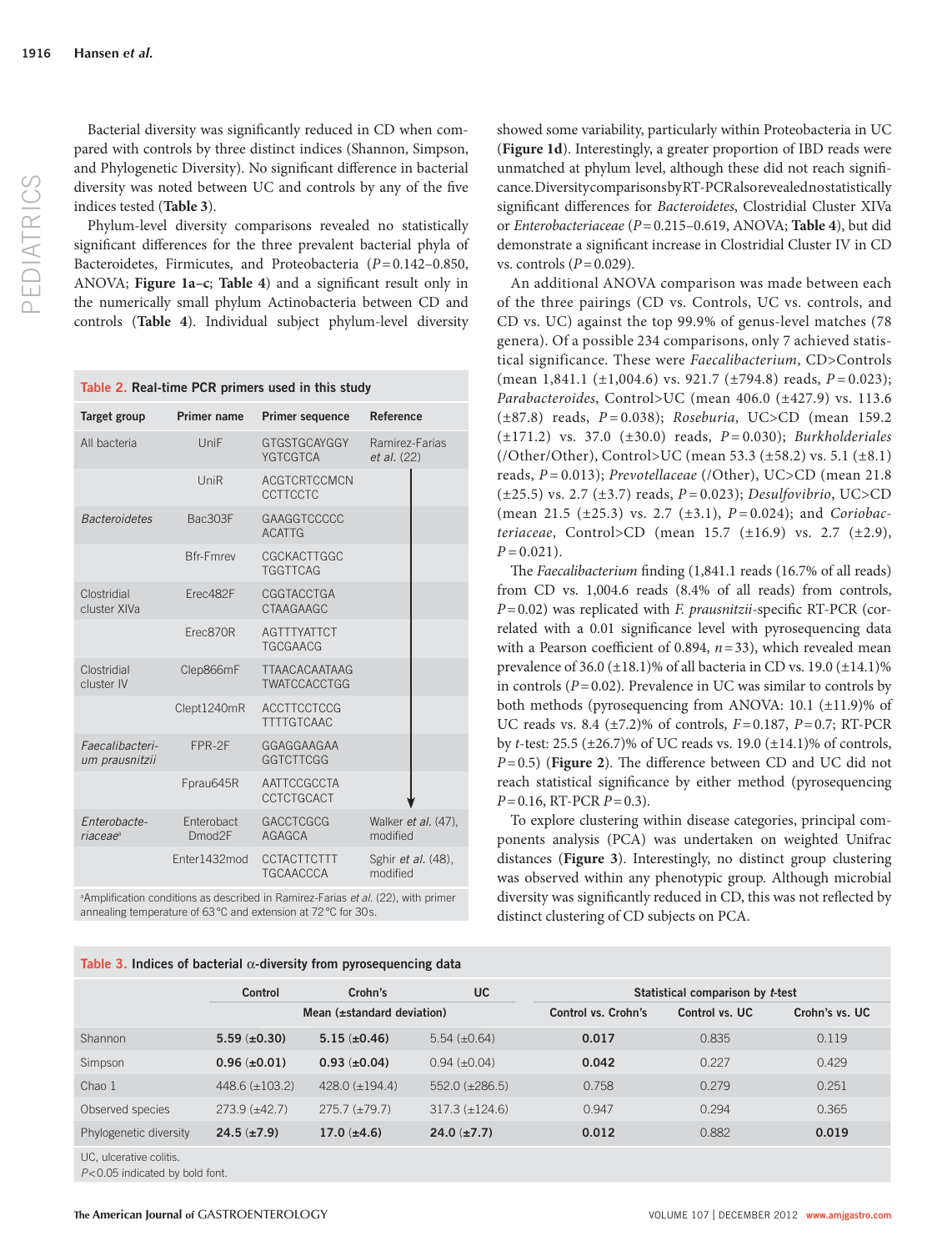

PEDIATRICS PEDIATRICS

Figure 1. Phylum-level diversity assessment. (a-c) Pie charts comprised all patient rarefied reads (11,000 reads per patient) to represent overall diversity of each cohort; phyla comprising <1% have been removed for clarity. (a) Normal colon controls comprising 12 patients. (b) Crohn's disease comprising 11 patients. ( **c**) Ulcerative colitis (UC) comprising 11 patients. ( **d**) Individual patient diversity at phylum level as stacked bars. Individual patient data are presented in **Supplementary Table 1**. Spirochetes were identified in a single Control patient (BISCUIT number 45) and were not noted on histopathology. No Bacteroidetes were identified in a single UC patient (BISCUIT number 25). BISCUIT, Bacteria in Inflammatory bowel disease in Scottish Children Undergoing Investigation before Treatment.

#### **DISCUSSION**

 Our data describe a previously unexplored epoch in IBD microbiology, namely the onset of disease in treatment naïve children. A single adult study at IBD onset noted a significant difference in unclassified Bacteroidetes between CD and both UC and control patients, but no other significant phylum changes when intestinal biopsies were examined by denaturing gradient gel electrophoresis and clone libraries (23). Our study remains unique in the IBD literature by addressing the mucosal microbiota at the onset of disease in a population of treatment naïve children utilizing a deep sequencing approach, corroborated by RT-PCR. Our data challenge the view that phylum-level changes are important in IBD etiology, cast doubt on the notion that a reduction in bacterial diversity occurs in UC, but firmly support this same hypothesis in CD, thus demonstrating an important microbial distinction between these two conditions. Our bacterial diversity results probably indicate a true reduction associated with CD, as both the CD and UC samples were obtained from inflamed tissue; hence, the reduction is not simply an artifact of inflammation. Interestingly, a similar reduction in bacterial diversity has recently been noted in the oral microbiota of children with CD, but not in those with UC or healthy children (24). Adult studies examining biopsies from both active and quiescent UC suggest a reduction in bacterial diversity in the former (25,26). Our UC cohort have active inflammation and are untreated, suggesting that the causative agent of a reduction in bacterial diversity is perhaps more complex than simply the presence of inflammation.

 PCA, a useful method of comparing diversity between individuals and looking for disease-specific microbial clustering, showed no clear distinctions between each of the three phenotypes we have studied (controls, CD, and UC). The landmark paper by Frank *et al.* ( 27 ) utilizing PCA in adult IBD biopsies outlined nominal sample clusters between an IBD subset and a control subset, nevertheless the phenotypic distinction on PCA was not absolute. Others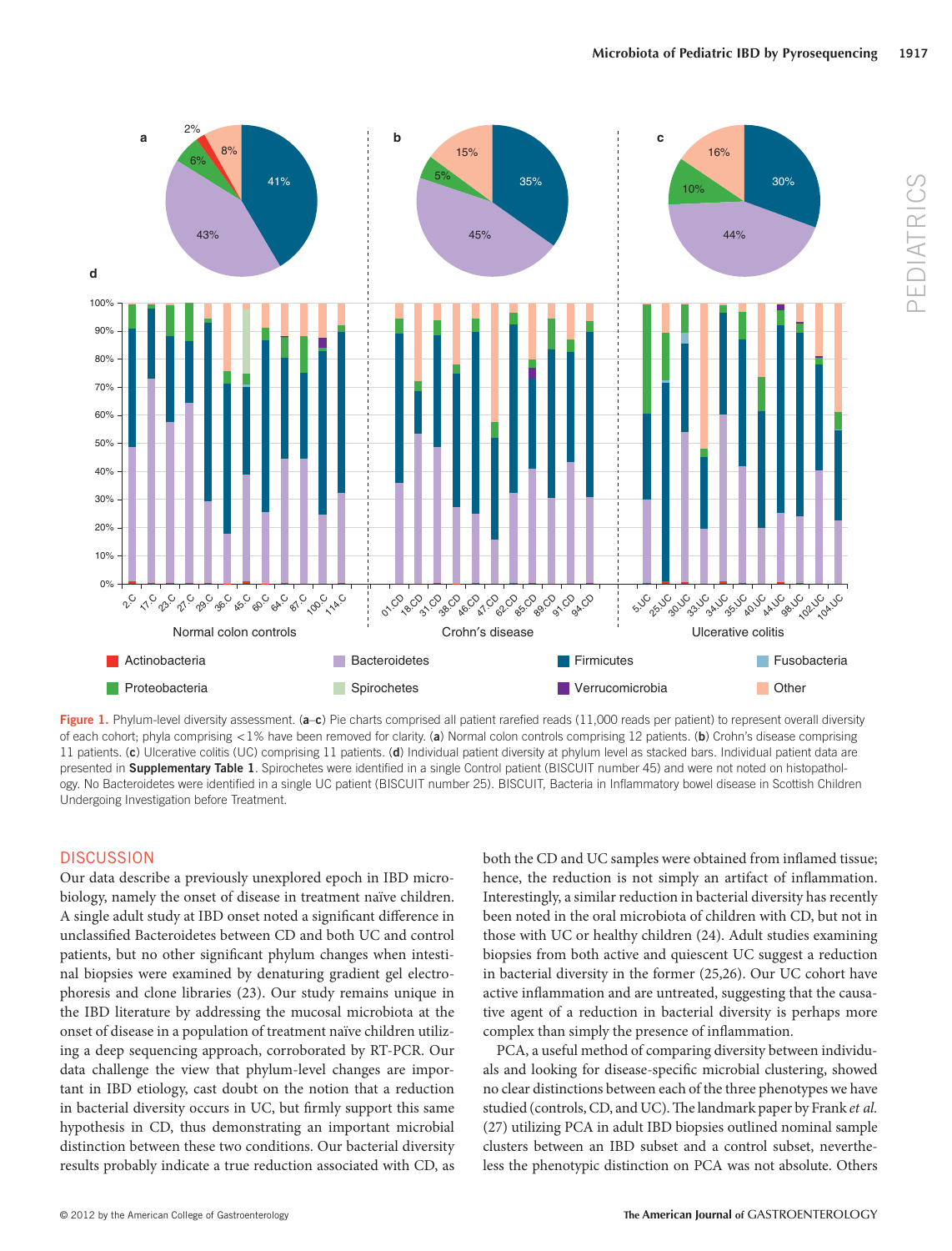|                          |                                                       |                                                       |                     | <b>Statistical Comparison by ANOVA</b> |       |                |       |                |       |
|--------------------------|-------------------------------------------------------|-------------------------------------------------------|---------------------|----------------------------------------|-------|----------------|-------|----------------|-------|
|                          | Control                                               | Crohn's                                               | <b>UC</b>           | Control vs. Crohn's                    |       | Control vs. UC |       | Crohn's vs. UC |       |
| Pyrosequencing           |                                                       | Mean percentage of 11,000 reads (±standard deviation) |                     | F                                      | P     | F              | P     | F              | P     |
| Actinobacteria           | $0.5 \ (\pm 0.4)$                                     | $0.2 \ (\pm 0.1)$                                     | $0.4 (\pm 0.3)$     | 4.371                                  | 0.049 | 0.258          | 0.617 | 3.516          | 0.075 |
| <b>Bacteroidetes</b>     | 41.4 $(\pm 17.0)$                                     | $34.9 \ (\pm 11.0)$                                   | $30.5 (\pm 17.1)$   | 1.176                                  | 0.291 | 2.333          | 0.142 | 0.500          | 0.488 |
| <b>Firmicutes</b>        | $42.5 (\pm 15.3)$                                     | 45.3 $(\pm 14.6)$                                     | 43.8 $(\pm 16.2)$   | 0.198                                  | 0.661 | 0.037          | 0.850 | 0.053          | 0.820 |
| Fusobacteria             | $0.1 (\pm 0.2)$                                       | $0.1 (\pm 0.1)$                                       | $0.5 (\pm 1.1)$     | 0.003                                  | 0.956 | 1.629          | 0.216 | 1.524          | 0.231 |
| Proteobacteria           | 6.1 $(\pm 4.4)$                                       | 4.9 $(\pm 2.1)$                                       | $10.1 (\pm 10.7)$   | 0.616                                  | 0.441 | 1.480          | 0.237 | 2.545          | 0.126 |
| Verrucomicrobia          | $0.3 (\pm 1.0)$                                       | $0.3 (\pm 1.1)$                                       | $0.2 (\pm 0.6)$     | 0.001                                  | 0.973 | 0.077          | 0.784 | 0.084          | 0.775 |
| "Other"                  | $7.3 (\pm 7.2)$                                       | $14.3 \ (\pm 12.3)$                                   | $14.4 \ (\pm 17.7)$ | 2.832                                  | 0.107 | 1.656          | 0.212 | 0.000          | 0.984 |
| <b>RT-PCR</b>            | Mean percentage of all bacteria (±standard deviation) |                                                       |                     |                                        |       |                |       |                |       |
| <b>Bacteroidetes</b>     | $39.4 \ (\pm 19.5)$                                   | $30.9 \ (\pm 10.7)$                                   | $27.7 (\pm 7.0)$    | 1.632                                  | 0.215 | 2.898          | 0.105 | 0.575          | 0.458 |
| Clostridial cluster IV   | $22.2 \ (\pm 15.7)$                                   | $37.6 \ (\pm 15.8)$                                   | $26.6 (\pm 25.7)$   | 5.494                                  | 0.029 | 0.241          | 0.629 | 1.431          | 0.244 |
| Clostridial cluster XIVa | $22.9 \ (\pm 13.5)$                                   | $28.3 \ (\pm 9.7)$                                    | $22.3 (\pm 13.1)$   | 1.200                                  | 0.286 | 0.011          | 0.919 | 1.443          | 0.246 |
| Enterobacteriaceae       | $3.3 \ (\pm 1.5)$                                     | $2.8 (\pm 1.8)$                                       | 5.8 $(\pm 4.2)$     | 0.277                                  | 0.609 | 1.918          | 0.193 | 3.040          | 0.107 |

**Table 4 . Phylum-level statistical comparisons for pyrosequencing data against equivalent RT-PCR** 

UC, ulcerative colitis.

P<0.05 indicated by bold font.

Six ANOVA analyses were performed comprising each of the three possible pairings (control vs. Crohn's; control vs. UC; Crohn's vs. UC) and both methodologies (pyrosequencing and RT-PCR).



**Figure 2.** Comparison of mean prevalence ( $\pm$ standard deviation) of *Faecalibacterium* genus by pyrosequencing and *Faecalibacterium prausnitzii* by real-time PCR against all bacteria in the distal colon of children with a normal colon, Crohn's disease, and ulcerative colitis.

such as Walker *et al.* (28) have shown clear distinctions between disease phenotype using similar methods. The lack of differentiation we have shown suggests evolution as disease enters chronicity, or perhaps that such differentiation is merely an artifact of disease-specific treatment strategies.

 We propose that the current literature on IBD microbiology more accurately reflects changes associated with disease chronicity, and as such should not be extrapolated to the onset of disease. Furthermore, the important issue of active treatment, which is problematic when studying established disease, adds an important confounder which is underemphasized in the published literature.

 In our study, all subjects received stimulant bowel preparation before colonoscopy. This may have altered the microbial profile of the colonic mucosa, however since the treatment was given to all, this would likely act equivalently between groups. Furthermore, the organisms least likely to be affected would be those with adherent properties, of most interest in the mucosal disease of IBD. In support of our approach, other investigators have demonstrated differences in the IBD microbiota despite prior bowel preparation ( 10,29 ). Finally, a study design where children undergo diagnostic colonoscopy under general anesthetic without adequate preparation would be ethically unacceptable. Related to this latter point, the controls in this study were children undergoing colonoscopy to investigate gastrointestinal symptoms. They were not therefore strictly "healthy" controls; however, we have tried to address this by selecting only those with a macroscopically and microscopically normal colon for inclusion.

Although genetically similar (30), there are important distinctions between adult and pediatric IBD with the latter being characterized by a more extensive phenotype (31) and, at least in the case of CD, by a distinct immunophenotype (32). Environmental factors such as gastrointestinal microbial colonization may be etiological factors of relevance to this distinction; hence, it is entirely possible that pediatric IBD is defined by a unique microbial signature, distinct from the adult disease.

 Irrespective of the lack of phylum-level changes seen in our results at diagnosis, it appears that fecal microbial changes can be used as a useful biomarker for disease progression in children with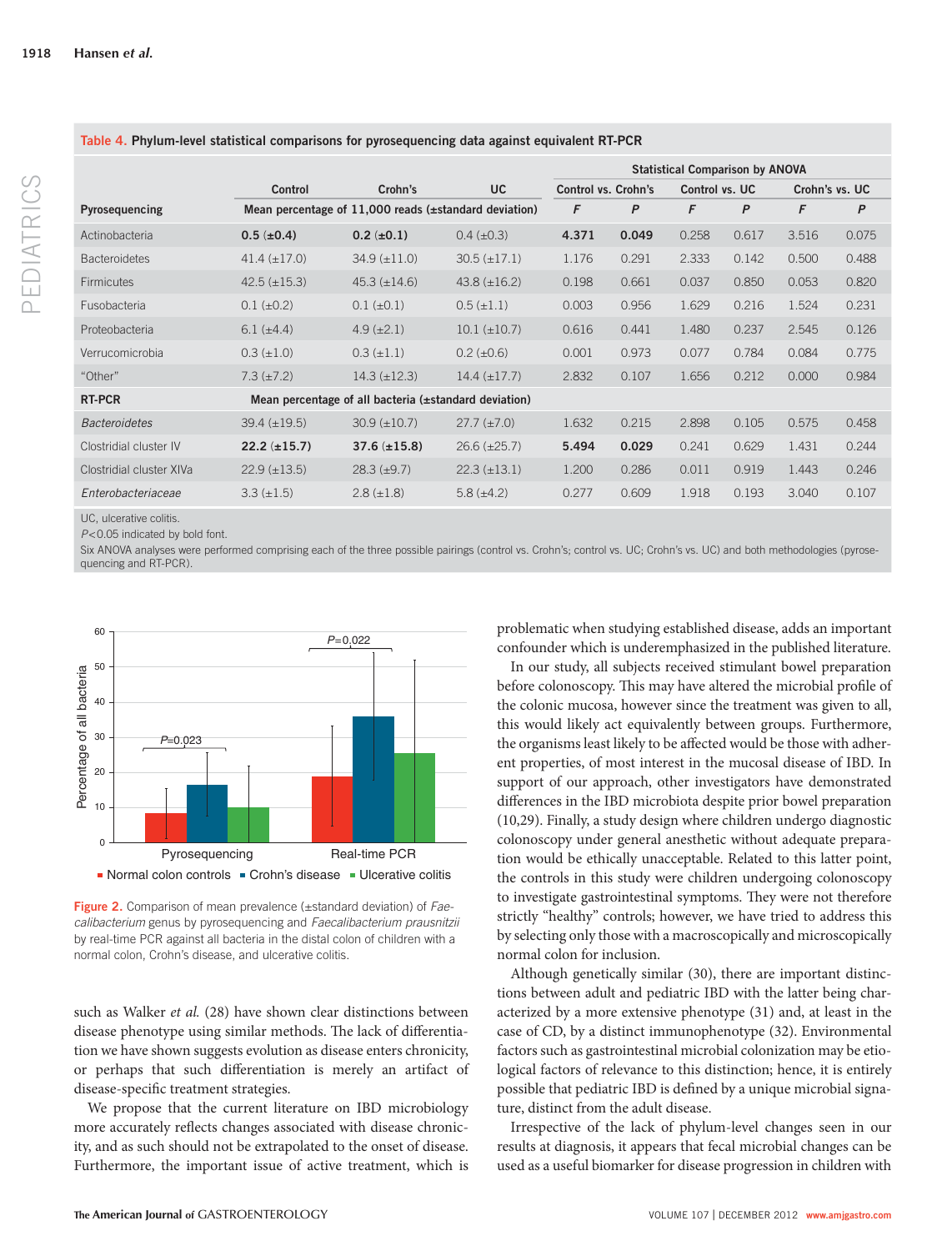

Figure 3. Principal components analysis (PCA) of weighted Unifrac distances for denoised, chimera-checked pyrosequencing data with 97% (top) and 95% (bottom) OTU clustering demonstrating PCA 1 vs. PCA 2 for normal colon controls, Crohn's disease, and ulcerative colitis. No distinct clustering is seen within phenotypic groups.

UC (33). The study of Michail et al. (33) demonstrated alterations in the fecal microbiota of pediatric UC vs. healthy controls, but also showed that UC non-responders to steroid treatment demonstrated fewer phylotypes within their fecal samples compared with responders when examined by microarray. This study raises an interesting consideration regarding microbial findings in IBD, since the alterations seen could reflect either causation or proxy association; nevertheless, their clinical utility as a biomarker may be sufficient alone to warrant their further exploration. Our own UC results were surprisingly similar to our normal colon control group, suggesting that the UC-specific fecal alterations described by Michail *et al.* may reflect an influence on the fecal stream rather

than on gastrointestinal colonization *per se* . Two explanations might be increased gastrointestinal transit (diarrhea) and anorexia in active UC. Understanding the impact of such influences and separating them from true etiological factors is a significant challenge in gastrointestinal community microbiology.

Perhaps of most interest, we demonstrated a significant increase in *F. prausnitzii* in CD at diagnosis, in marked contrast with previous reports of a reduction in the species in adult CD (29,34,35).

*F. prausnitzii* is likely to have an important role in CD; however, its role may be more complex than our current understanding. It is clear from the seminal study of Sokol et al. (34) that this single species is positively associated with an improved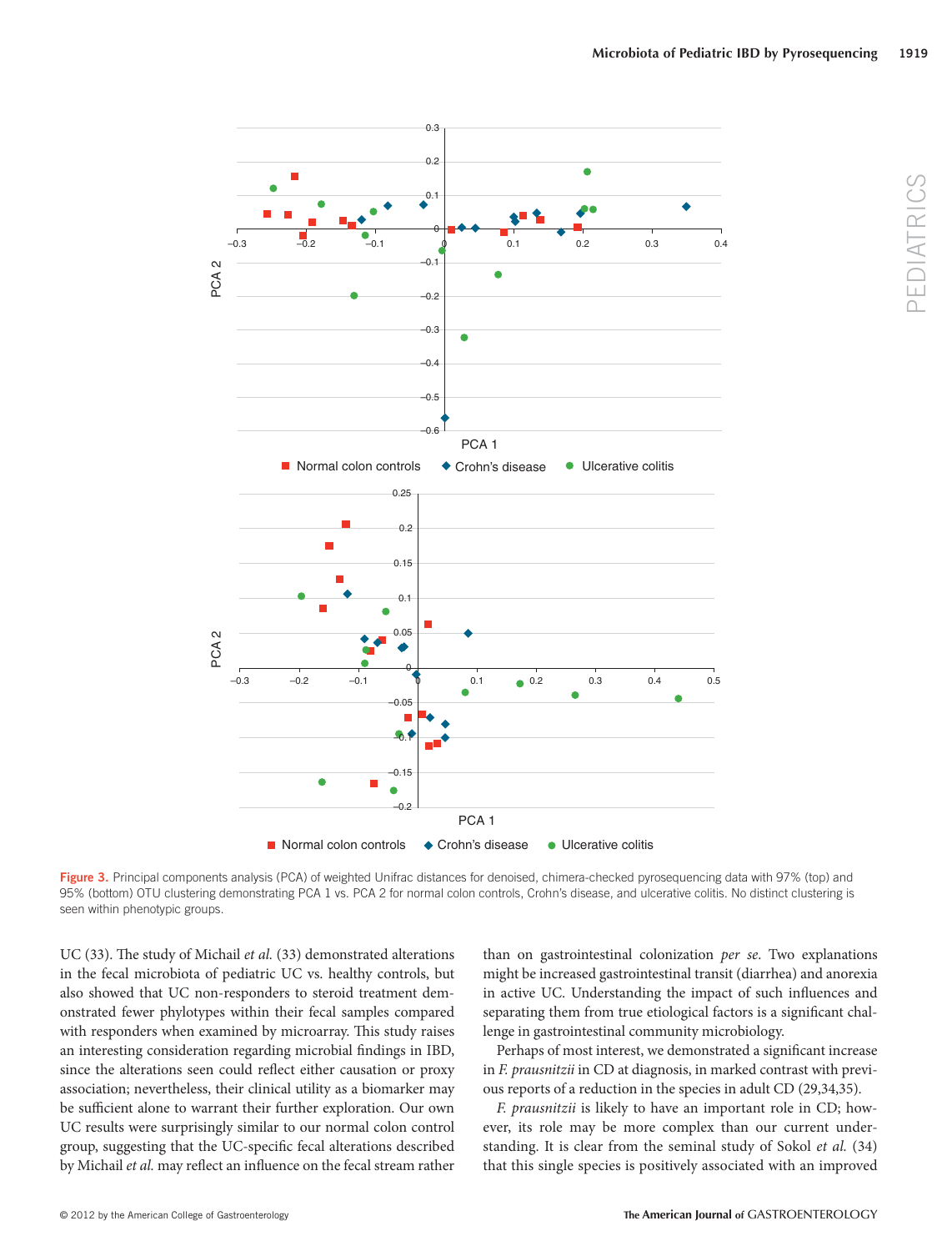outcome in established adult CD, with the demonstration that reduction in the proportion of this bacterium in intestinal samples was associated with endoscopic recurrence of disease. The same paper demonstrated the anti-inflammatory properties of the bacterium in both a human *in vitro* cell model and a murine *in vivo* colitis model (34). The inference of course is that the reduction of *F. prausnitzii* in CD is not simply a proxy for worsening inflammation/disease, but that the organism is an integral component of the anti-inflammatory balance in health and its reduction may directly contribute to promotion of the disease state. Our data directly contradict this hypothesis. One possible explanation might be highlighted by *Bacteroides fragilis* , an organism found to be capable of initiating colitis in animal models (36), but also of directing an anti-inflammatory immune response  $(37,38)$ . Individual components of the microbiota may thus fulfill differing roles under different conditions. Whether the increase in *F. prausnitzii* seen in CD within our study represents a hitherto undescribed pro-inflammatory role for the species, whether the early host/microbiota response to IBD induces proliferation of *F. prausnitzii* in an attempt to reverse the inflammatory change or whether the changes seen here are a proxy for some other phenomenon remains to be explained.

A single study from Jia et al. (39) reported a correlation between clinical improvement and a reduction in fecal *F. prausnitzii* abundance in patients with CD who responded to enteral nutrition therapy. The authors explained their surprising *F. prausnitzii* observation by commenting that it may merely be an innocent bystander in CD. Our data using more robust methodology are the first to demonstrate an increase in this bacterium at CD diagnosis, which suggests a more complex and integral role for *F. prausnitzii* in CD pathogenesis. Interestingly, the data of Willing *et al.* (29), derived from pyrosequencing of fecal samples in established disease, demonstrated an increase in *Faecalibacterium* in colonic, but a reduction in ileal CD although the former was not elaborated fully on within the paper.

 Enteral nutrition is widely used in the management of pediatric CD, achieving high rates of remission in all phenotypes (40). Its mode of action remains to be explained fully, although published studies to date suggest that changes in the microbiota parallel clinical response ( 41 ). A recent study demonstrated a reduction in fecal *F. prausnitzii* in healthy adults fed a low fiber enteral feed (42). Considering this paper in tandem with our results, one could hypothesize that enteral nutrition results in a temporary reduction of bacterial load, especially *F. prausnitzii* whose growth is known to be stimulated by acetate produced by other bacteria, as well as by substrates supplied from a normal balanced diet. This could in turn lead to a temporary remission from CD activity. This hypothesis would fit with the transient nature of enteral nutrition-induced remission in pediatric CD, with 60-70% of patients relapsing within 12 months of cessation (43).

 Another possible mechanism is suggested by very recent evidence that *F. prausnitzii* , although hitherto regarded as a strict anaerobe, has the ability to use low concentrations of oxygen as an electron acceptor through extracellular electron transfer (44). It is proposed that this ability may equip *F. prausnitzii* for survival at the interface between oxygenated and anaerobic zones close to the colonic wall, which appears consistent with the high representation of *F. prausnitzii* noted here in biopsy samples. Disturbance to the colonic mucosa and mucus layer in disease states is likely to affect local oxygen gradients, with consequences for *F. prausnitzii* populations.

 Our study has generated novel and intriguing data especially with regard to *F. prausnitzii* however larger prospective followup studies, with serial sampling of the mucosal microbiota at diagnosis and at opportunistic times throughout treatment, would further improve our understanding of the microbiology of these chronic diseases. Such studies would lend important insight into longitudinal microbial changes and their relationship with the potential confounders outlined above, hopefully helping to explain the complexities of the IBD microbiota and important organisms such as *F. prausnitzii*, with direct implications for disease treatment. The recent publication of data from the Human Microbiome Project has clearly shown the abundance, diversity and physiological importance of our microbial cohabitants and provided scaffolding for future studies (45,46). A greater understanding of the microbial pathogenesis of IBD is now within our grasp.

#### **ACKNOWLEDGMENTS**

 We are grateful for the expertise of our sequencing provider NewGene and in particular for the support and help of Dr Jonathan Coxhead. Mrs Karen McIntyre and Dr Dagmar Kastner were invaluable in identifying patients for recruitment in Dundee. Mrs Ann Morrice provided administrative support in Aberdeen. Dr Paul Henderson gave helpful comments on the manuscript. We appreciate the generosity of the families who freely gave their time and samples to make this study possible and the theatre staff of all centers who allowed time for sample collection during busy endoscopy lists.

#### **CONFLICT OF INTEREST**

**Guarantor of the article:** Georgina L. Hold, PhD.

Specific author contributions: Designed the study: Richard Hansen, Emad M. El-Omar, Georgina L. Hold, Caroline Reiff, and Richard K. Russell; study coordinator: Richard Hansen; identified and recruited patients for the study: Richard Hansen, Richard K. Russell, W. Michael Bisset, Andy R. Barclay, Jon Bishop, Diana M. Flynn, Paraic McGrogan, Sabarinathan Loganathan and Gamal Mahdi; undertook the experiments: Richard Hansen, Petra Louis, Freda McIntosh, Susan H. Berry, Indrani Mukhopadhya, and Georgina L. Hold; performed bioinformatic analysis of the sequencing data: Caroline Reiff; performed statistical analyses: Richard Hansen; wrote the manuscript: Richard Hansen, Georgina L. Hold, Caroline Reiff, Petra Louis, Richard K. Russell, and Emad M. El-Omar; all authors reviewed it and agreed on the final version.

Financial support: This work was funded by a Clinical Academic Training Fellowship from the Chief Scientist Office in Scotland (CAF/08/01) which also funded the salary of RH and a project grant from Crohn's in Childhood Research Association (CICRA). The Royal Hospital for Sick Children, Glasgow IBD team is generously supported by the Catherine McEwan Foundation and the Yorkhill IBD fund. RKR is supported by an NHS Research Scotland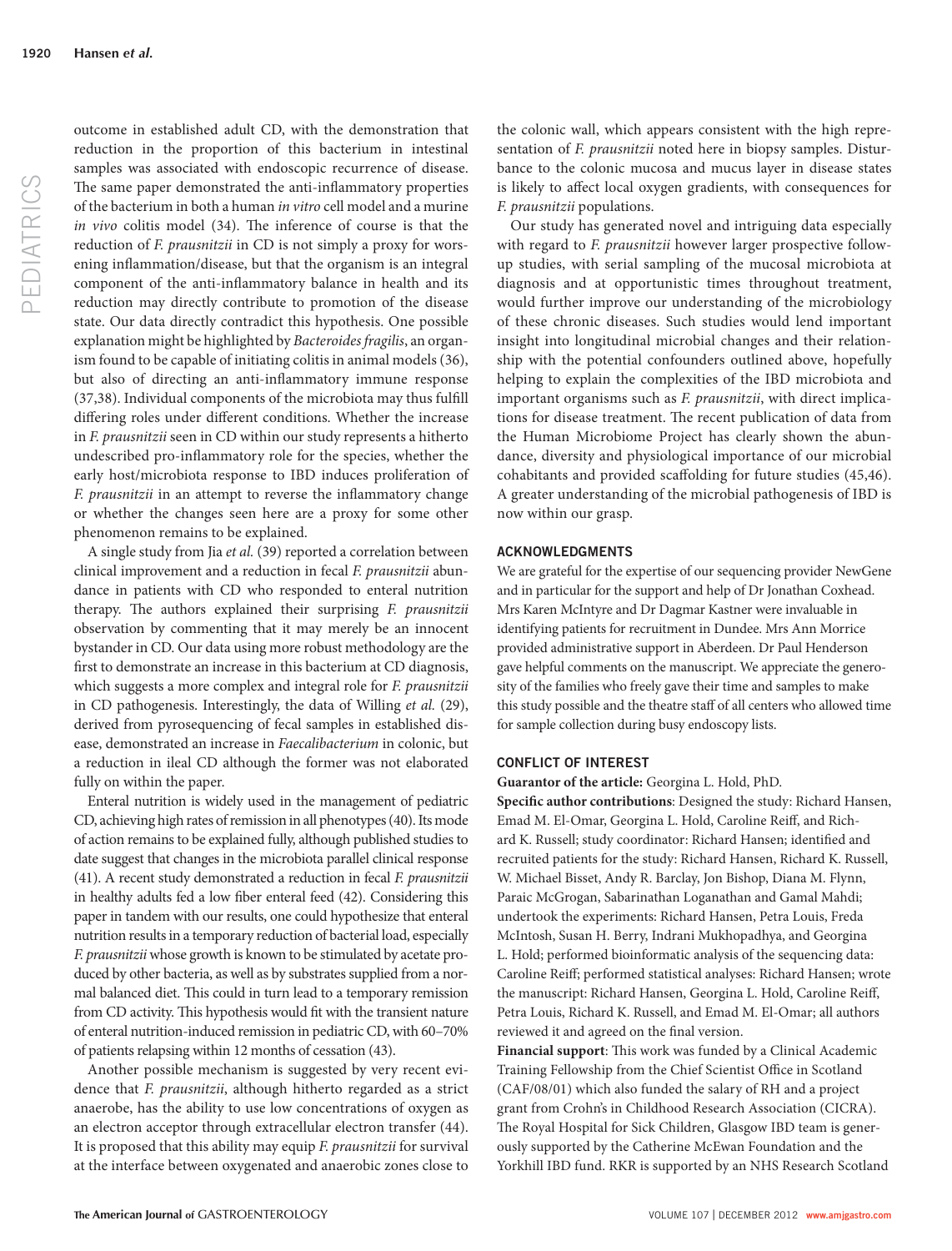career fellowship award. The funders had no role in study design, data collection and analysis, decision to publish, or preparation of the manuscript.

**Potential competing interests:** None.

# **Study Highlights**

## **WHAT IS CURRENT KNOWLEDGE**

- The intestinal microbiota is considered as pivotal in inflammatory bowel disease (IBD) pathogenesis.
- $\blacktriangleright$  Established adult IBD is associated with microbial changes and a reduction in bacterial diversity.
- 3*Faecalibacterium prausnitzii* appears to have a protective role in established adult Crohn's disease.

#### **WHAT IS NEW HERE**

- $\blacktriangleright$  Phylum-level bacterial changes are not important in pediatric inflammatory bowel disease (IBD) at diagnosis.
- Bacterial diversity is reduced in *de-novo* pediatric Crohn's disease but not in ulcerative colitis.
- 3*Faecalibacterium prausnitzii* is increased in the colonic mucosa of newly diagnosed Crohn's disease, suggesting a more complex role for the organism.

#### **REFERENCES**

- 1. Benchimol EI, Fortinsky KJ, Gozdyra P et al. Epidemiology of pediatric inflammatory bowel disease: a systematic review of international trends. Inflamm Bowel Dis 2011;17:423-39.
- 2. Molodecky NA, Soon IS, Rabi DM et al. Increasing incidence and prevalence of the inflammatory bowel diseases with time, based on systematic review. Gastroenterology 2012;142:46-54.
- 3. Henderson P, Hansen R, Cameron FL et al. Rising incidence of pediatric inflammatory bowel disease in Scotland. Inflamm Bowel Dis 2012;18: 999-1005
- 4. Travassos LH, Carneiro LAM, Ramjeet M et al. Nod1 and Nod2 direct autophagy by recruiting ATG16L1 to the plasma membrane at the site of bacterial entry. Nat Immunol 2009;11:55-62.
- 5. Cooney R, Baker J, Brain O *et al.* NOD2 stimulation induces autophagy in dendritic cells influencing bacterial handling and antigen presentation. Nat Med 2009;16:90-7.
- 6. Guarner F, Malagelada JR. Gut flora in health and disease. Lancet 2003;361:512-9.
- 7. Round JL, Mazmanian SK. The gut microbiota shapes intestinal immune responses during health and disease. Nat Rev Immunol 2009;9:313-23.
- 8. Swidsinski A, Ladhoff A, Pernthaler A et al. Mucosal flora in inflammatory bowel disease. Gastroenterology 2002;122:44-54.
- 9. Ott SJ, Musfeldt M, Wenderoth DF et al. Reduction in diversity of the colonic mucosa associated bacterial microflora in patients with active inflammatory bowel disease. Gut 2004;53:685-93.
- 10. Conte MP, Schippa S, Zamboni I et al. Gut-associated bacterial microbiota in paediatric patients with inflammatory bowel disease. Gut 2006;55:1760-7.
- 11. Sokol H, Lay C, Seksik P, Tannock GW. Analysis of bacterial bowel communities of IBD patients: What has it revealed? Inflamm Bowel Dis 2008:14:858-67.
- 12. Mukhopadhya I, Hansen R, El-Omar EM, Hold GL. IBD- what role do proteobacteria play? Nat Rev Gastroenterol Hepatol 2012;9:219-30.
- 13. Eckburg PB, Bik EM, Bernstein CN et al. Diversity of the human intestinal microbial flora. Science 2005;308:1635-8.
- 14. Momozawa Y, Deffontaine V, Louis E, Medrano JF. Characterization of bacteria in biopsies of colon and stools by high throughput sequencing of the V2 region of bacterial 16S rRNA gene in human. PLoS ONE 2011;6:e16952.
- 15. Lennard-Jones JE. Classification of inflammatory bowel disease. Scand J Gastroenterol 1989:24:2-6.
- 16 . IBD Working Group of the European Society for Paediatric Gastroenterology, Hepatology and Nutrition. Inflammatory bowel disease in children

and adolescents: recommendations for diagnosis — the porto criteria . JPGN  $2005:41:1 - 7$ 

- 17. Silverberg MS, Satsangi J, Ahmad T et al. Towards an integrated clinical, molecular and serological classification of inflammatory bowel disease: Report of a working party of the 2005 montreal world congress of gastroenterology. Can J Gastroenterol 2005;19 (Suppl A): 5A-36A.
- 18. Levine A, Griffiths A, Markowitz J et al. Pediatric modification of the montreal classification for inflammatory bowel disease: The Paris classification. Inflamm Bowel Dis 2011;17:1314-21.
- 19. Thomson JM, Hansen R, Berry SH et al. Enterohepatic helicobacter in ulcerative colitis: potential pathogenic entities? PLoS ONE 2011;6:e17184.
- 20. Hold GL, Pryde SE, Russell VJ, Furrie E, Flint HJ. Assessment of microbial diversity in human colonic samples by 16S rDNA sequence analysis . FEMS Microbiol Ecol 2002;39:33-9.
- 21. Dethlefsen L, Huse S, Sogin ML, Relman DA. The pervasive effects of an antibiotic on the human gut microbiota, as revealed by deep 16S rRNA sequencing. PLoS Biol 2008;6:e280.
- 22. Ramirez-Farias C, Slezak K, Fuller Z, Duncan A, Holtrop G, Louis P. Effect of inulin on the human gut microbiota: Stimulation of bifidobacterium adolescentis and faecalibacterium prausnitzii. Br J Nutr 2009;101:533-42.
- 23. Bibiloni R, Mangold M, Madsen KL, Fedorak RN, Tannock GW. The bacteriology of biopsies differs between newly diagnosed, untreated, crohn's disease and ulcerative colitis patients. J Med Microbiol 2006;55:1141-9.
- 24. Docktor MJ, Paster BJ, Abramowicz S et al. Alterations in diversity of the oral microbiome in pediatric inflammatory bowel disease. Inflamm Bowel Dis. 2011;18:935-42.
- 25. Sepehri S, Kotlowski R, Bernstein CN, Krause DO. Microbial diversity of inflamed and noninflamed gut biopsy tissues in inflammatory bowel disease. Inflamm Bowel Dis 2007;13:675-83.
- 26. Ott SJ, Plamondon S, Hart A et al. Dynamics of the mucosa-associated flora in ulcerative colitis during remission and clinical relapse . J Clin Microbiol 2008;46:3510-3.
- 27. Frank DN, St Amand AL, Feldman RA, Boedeker EC, Harpaz N, Pace NR . Molecular-phylogenetic characterization of microbial community imbalances in human inflammatory bowel diseases. PNAS 2007:104:13780-5.
- 28. Walker AW, Sanderson JD, Churcher C et al. High-throughput clone library analysis of the mucosa-associated microbiota reveals dysbiosis and differences between inflamed and non-inflamed regions of the intestine in inflammatory bowel disease. BMC Microbiol 2011;11:7.
- 29. Willing B, Dicksved J, Halfvarson J et al. A pyrosequencing study in twins shows that GI microbial profiles vary with inflammatory bowel disease phenotypes. Gastroenterology 2010;139:1844-54.
- 30. Imielinski M, Baldassano RN, Griffiths A et al. Common variants at five new loci associated with early-onset inflammatory bowel disease. Nat Genet 2009;41:1335-40.
- 31. Van Limbergen J, Russell RK, Drummond HE et al. Definition of phenotypic characteristics of childhood-onset inflammatory bowel disease. Gastroenterology 2008;135:1114-22.
- 32. Kugathasan S, Saubermann LJ, Smith L et al. Mucosal T-cell immunoregulation varies in early and late inflammatory bowel disease. Gut 2007;56:1696-705.
- 33. Michail S, Durbin M, Turner D et al. Alterations in the gut microbiome of children with severe ulcerative colitis. Inflamm Bowel Dis 2012;18: 1799-808.
- 34. Sokol H, Pigneur B, Watterlot L et al. Faecalibacterium prausnitzii is an anti-inflammatory commensal bacterium identified by gut microbiota analysis of Crohn disease patients. PNAS 2008;105:16731-6.
- 35. Sokol H, Seksik P, Furet JP et al. Low counts of faecalibacterium prausnitzii in colitis microbiota. Inflamm Bowel Dis 2009;15:1183-9.
- 36. Medina C, Santana A, Llopis M et al. Induction of colonic transmural inflammation by Bacteroides fragilis. Implication of matrix metalloproteinases. Inflamm Bowel Dis 2005;11:99-105.
- 37. Mazmanian SK, Round JL, Kasper DL. A microbial symbiosis factor prevents intestinal inflammatory disease. Nature 2008;453:620-5
- 38 . Round JL , Mazmanian SK . Inducible Foxp3+ regulatory T-cell development by a commensal bacterium of the intestinal microbiota . PNAS 2010:107:12204-9.
- 39. Jia W, Whitehead RN, Griffiths L et al. Is the abundance of Faecalibacterium prausnitzii relevant to Crohn's disease? FEMS Microbiol Lett 2010;310:138-44.
- 40. Buchanan E, Gaunt W, Cardigan T, Garrick V, McGrogan P, Russell R. The use of exclusive enteral nutrition for induction of remission in children with Crohn's disease demonstrates that disease phenotype does not influence clinical remission. Aliment Pharmacol Ther 2009;30:501-7.